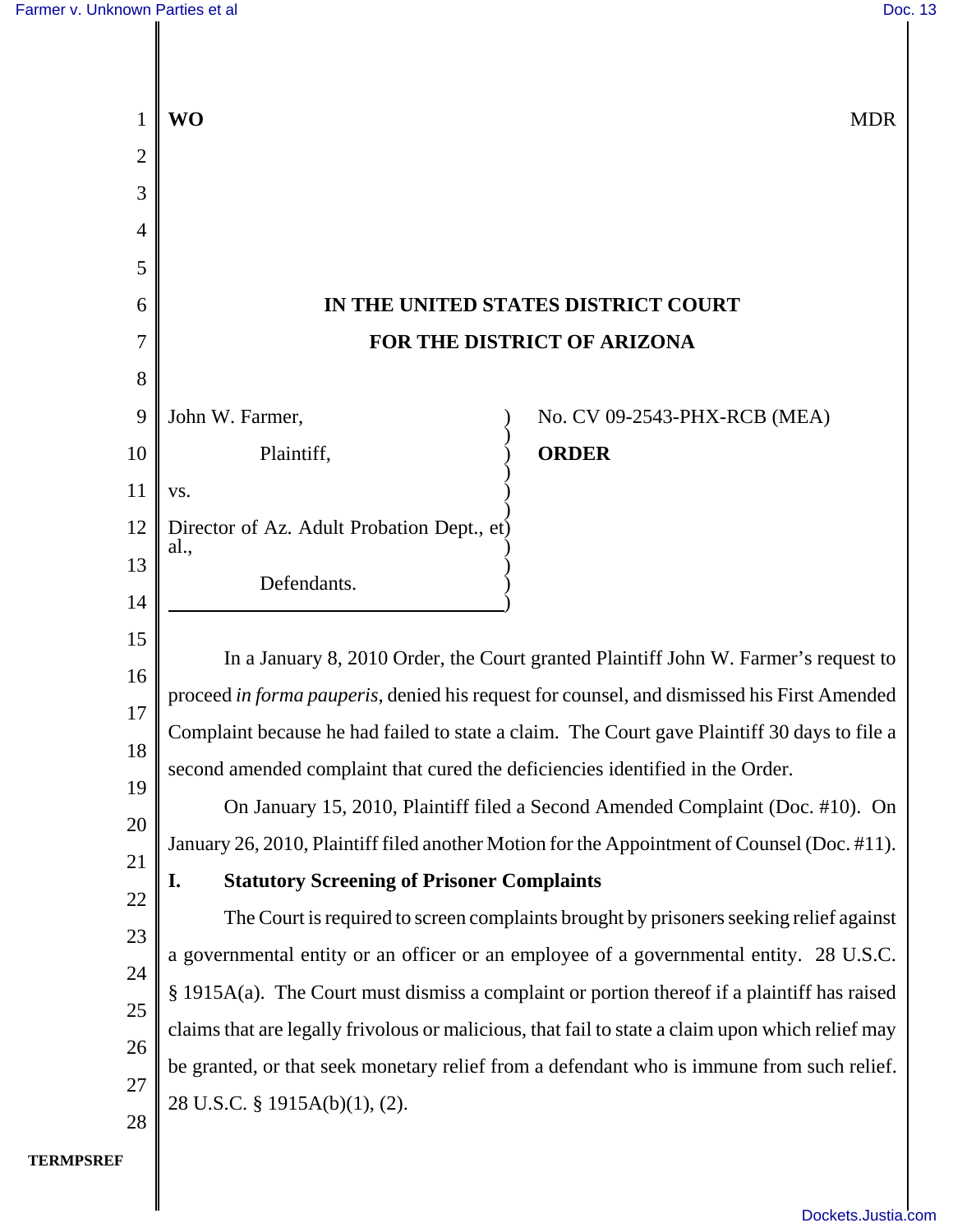1 2 3 4 5 6 A pleading must contain a "short and plain statement of the claim *showing* that the pleader is entitled to relief." Fed. R. Civ. P. 8(a)(2) (emphasis added). While Rule 8 does not demand detailed factual allegations, "it demands more than an unadorned, the-defendantunlawfully-harmed-me accusation." Ashcroft v. Iqbal, 129 S. Ct. 1937, 1949 (2009). "Threadbare recitals of the elements of a cause of action, supported by mere conclusory statements, do not suffice." Id.

7 8 9 10 11 12 13 14 15 "[A] complaint must contain sufficient factual matter, accepted as true, to 'state a claim to relief that is plausible on its face.'" Id. (quoting Bell Atlantic Corp. v. Twombly, 550 U.S. 544, 570 (2007)). A claim is plausible "when the plaintiff pleads factual content that allows the court to draw the reasonable inference that the defendant is liable for the misconduct alleged." Id. "Determining whether a complaint states a plausible claim for relief [is] . . . a context-specific task that requires the reviewing court to draw on its judicial experience and common sense."  $\underline{Id}$  at 1950. Thus, although a plaintiff's specific factual allegations may be consistent with a constitutional claim, a court must assess whether there are other "more likely explanations" for a defendant's conduct. Id. at 1951.

16

24

### **II. Second Amended Complaint**

17 18 19 20 21 22 23 In his four-count Second Amended Complaint, Plaintiff sues the following Defendants: the State of Arizona, Maricopa County, the Maricopa County Board of Supervisors, Arizona Adult Probation Department Chief Probation Officer Barbara Broderick and Probation Officer Dana Youhas, Phoenix Police Department Chief of Police Jack Harris and Police Officer #2381, Maricopa County Sheriff Joseph M. Arpaio, Maricopa County Correctional Health Services (CHS) Director Betty Adams, and Fourth Avenue Jail Medical Personnel John Doe #1, Jane Doe #1, John Does #2-10, and Jane Does #2-10.

In his Request for Relief, Plaintiff seeks monetary damages.

25 **III. Discussion of Individual Counts and Defendants**

26 27 28 Although *pro se* pleadings are liberally construed, Haines v. Kerner, 404 U.S. 519, 520-21 (1972), conclusory and vague allegations will not support a cause of action. <u>Ivey v.</u> Board of Regents of the University of Alaska, 673 F.2d 266, 268 (9th Cir. 1982). Further,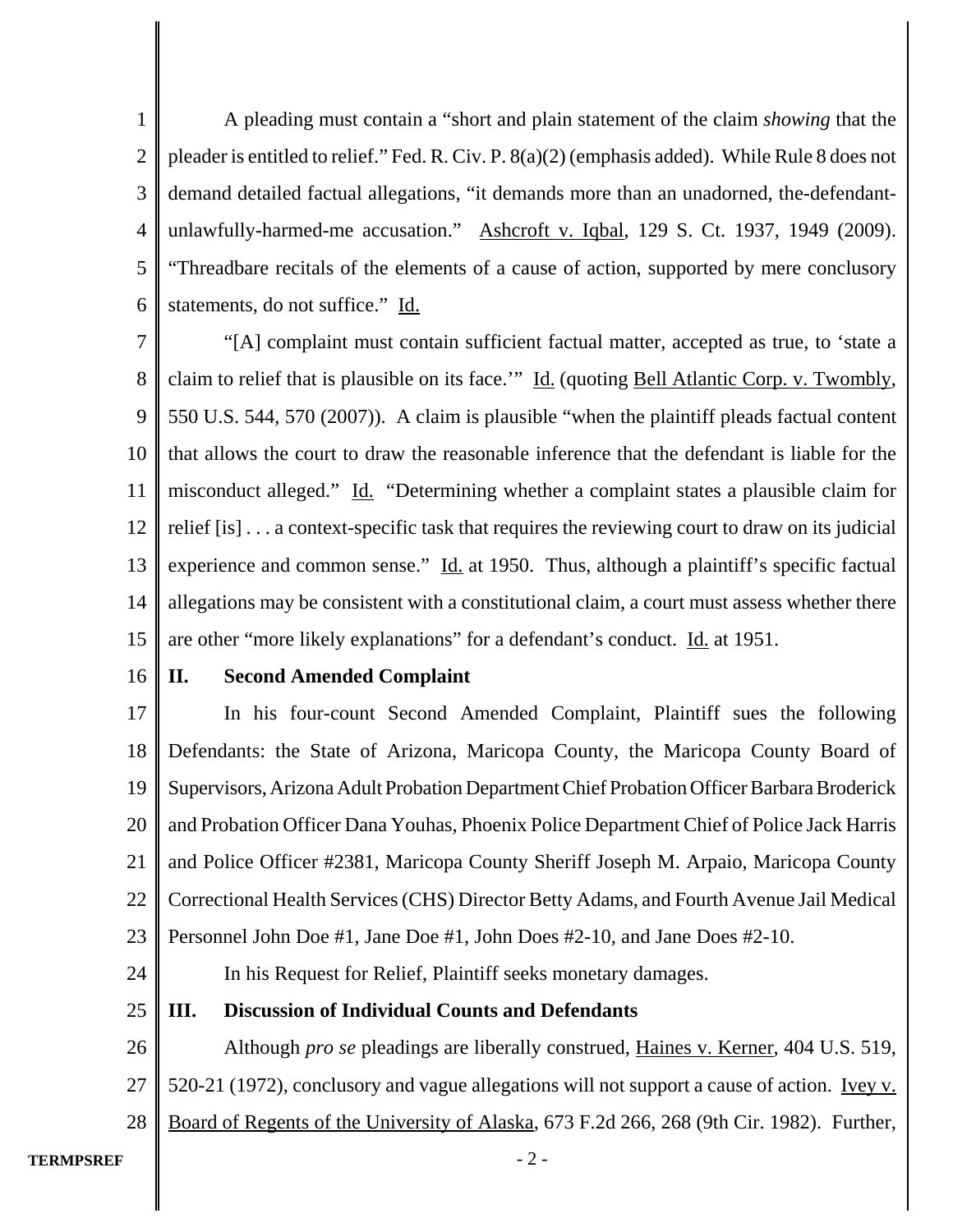1 2 a liberal interpretation of a civil rights complaint may not supply essential elements of the claim that were not initially pled. Id.

3 4 5 6 7 To state a valid claim under § 1983, plaintiffs must allege that they suffered a specific injury as a result of specific conduct of a defendant and show an affirmative link between the injury and the conduct of that defendant. See Rizzo v. Goode, 423 U.S. 362, 371-72, 377 (1976). Conclusory allegations that a Defendant or group of Defendants have violated a constitutional right are not acceptable.

8 9 10 11 12 13 14 There is no *respondeat superior* liability under § 1983, and therefore, a defendant's position as the supervisor of persons who allegedly violated Plaintiff's constitutional rights does not impose liability. Monell v. New York City Department of Social Services, 436 U.S. 658, 691-92 (1978); Hamilton v. Endell, 981 F.2d 1062, 1067 (9th Cir. 1992); Taylor v. List, 880 F.2d 1040, 1045 (9th Cir. 1989). "Because vicarious liability is inapplicable to ... § 1983 suits, a plaintiff must plead that each Government-official defendant, through the official's own individual actions, has violated the Constitution." Iqbal, 129 S. Ct. at 1948.

15

16

**A. Count One**

## **1. Defendant Youhas**

17 18 19 20 21 22 23 Plaintiff alleges that Defendant Youhas violated his Fifth Amendment right against self-incrimination when she stated that his probation would be revoked if he refused to answer questions during a polygraph test. Plaintiff asserts that the questions related to "sexually explicit materials which may include child pornography" and that "[w]ith the risk of child p[or]nography[,] the questions carried the risk of incrimination." He claims that the "threat of probation being revoked if [he] exercised his 5th Amendment [right] amounts to compulsion."

24 25 26 Liberally construed, Plaintiff has stated a claim in Count One against Defendant Youhas, and the Court will require Defendant Youhas to answer the Fifth Amendment claim in Count One.

- 27 . . . .
- 28 . . . .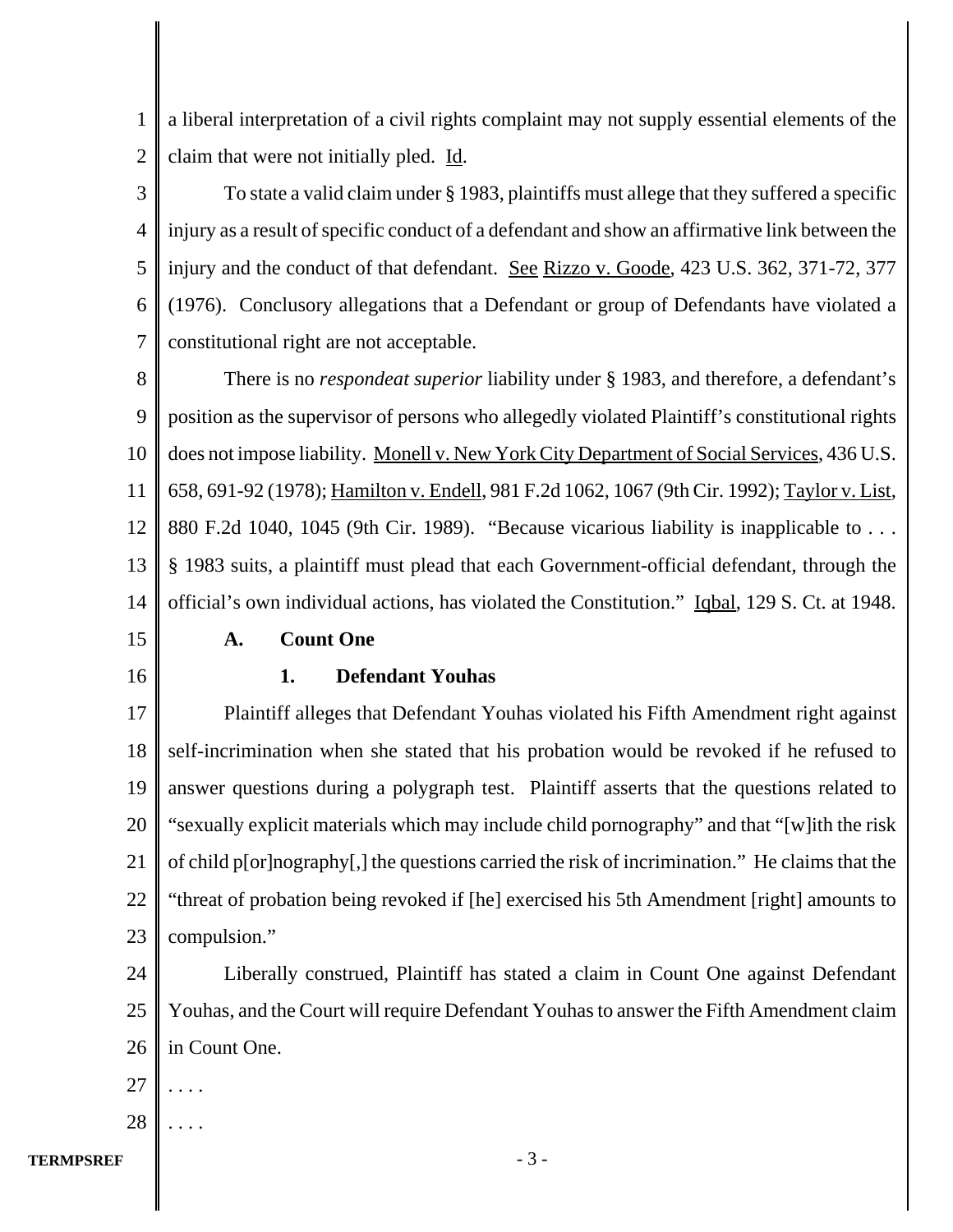### **2. Defendant Broderick**

2 3 4 Plaintiff also asserts that Defendant Broderick, "[e]ither by policy, practice and/or custom, failed to train and/or supervise Defendant Youhas in the civil rights retained by probationer[]s."

5 6 7 8 9 10 11 12 13 14 To state a claim for failure to train, a plaintiff must allege facts to support that the alleged failure amounted to deliberate indifference. Cannell v. Lightner, 143 F.3d 1210, 1213 (9th Cir. 1998). A plaintiff must allege facts to support that not only was particular training inadequate, but also that such inadequacy was the result of "a 'deliberate' or 'conscious' choice" on the part of the defendant. Id. at 1213-14; see Clement v. Gomez, 298 F.3d 898, 905 (9th Cir. 2002) (a plaintiff must allege facts to support that "in light of the duties assigned to specific officers or employees, the need for more or different training is [so] obvious, and the inadequacy so likely to result in violations of constitutional rights, that the policy[]makers . . . can reasonably be said to have been deliberately indifferent to the need." (quoting City of Canton v. Harris, 489 U.S. 378, 390 (1989)).

15 16 17 Plaintiff's conclusory allegations against Defendant Broderick are insufficient to state a failure-to-train claim against her. The Court will dismiss without prejudice Count One against Defendant Broderick.

18

19

1

# **B. Count Two**

## **1. Defendants Youhas and Officer #2381**

20 21 22 23 24 25 26 Plaintiff contends that Defendants Youhas and Officer #2381 violated the Eighth Amendment prohibition against cruel and unusual punishment. Plaintiff asserts that he informed Defendants Youhas and Officer #2381 that, pursuant to his surgeon's instructions, he was not supposed to walk without his knee brace and crutches. Plaintiff alleges that Defendant Youhas knew that Plaintiff should not be walking without a knee brace and crutches because she knew that Plaintiff had received the same surgery on his other knee the prior year and had worn a knee brace and used crutches for several months.

27 28 Plaintiff claims that Defendant Youhas forced Plaintiff to walk without crutches and a knee brace, that Defendant Officer #2381 took Plaintiff's crutches and forced Plaintiff to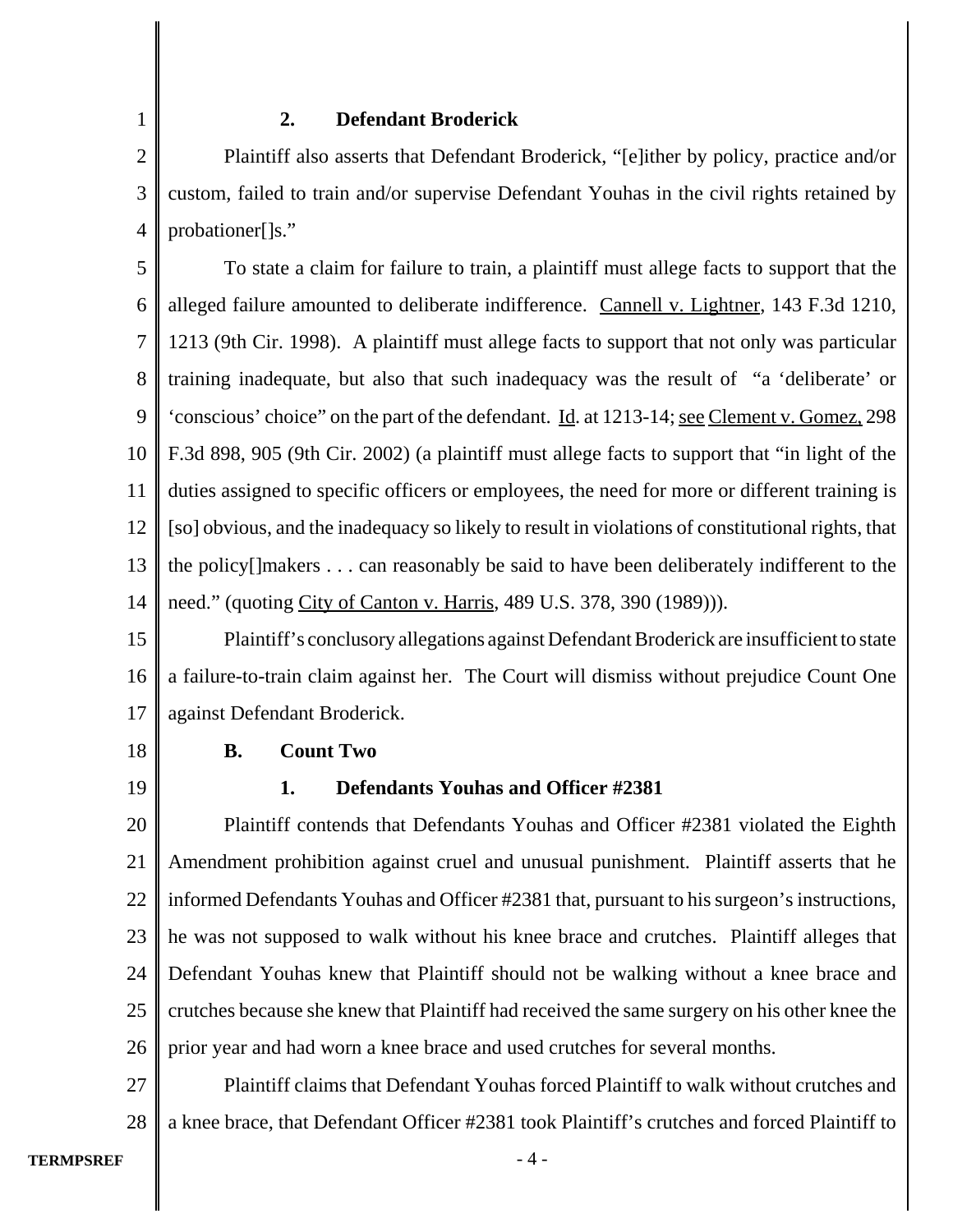1 2 3 4 5 walk, unassisted, approximately fifty feet to Defendant Officer #2381's patrol car. Additionally, when Plaintiff arrived at the jail, Defendant Officer #2381 informed Plaintiff that no wheelchair was available, got Plaintiff out of the vehicle, and made him walk another 60 feet into the jail. Plaintiff asserts that his knee had swollen to the size of a large grapefruit by the time he reached the intake area inside the jail.

6

7 8 Liberally construed, Plaintiff has stated a deliberate-indifference claim in Count Two against Defendants Youhas and Officer #2381. The Court will require Defendants Youhas and Officer #2381 to answer Count Two.

9

## **2. Defendant John Doe #1 and Defendant Arpaio**

10 11 12 13 14 15 16 17 18 Plaintiff alleges that, during intake, Defendant John Doe #1 asked Plaintiff to list the surgeries Plaintiff had received during the last two years. Plaintiff detailed his two knee surgeries and requested a wheelchair and/or crutches. Plaintiff asserts that Defendant John Doe #1 placed a wristband on Plaintiff to identify Plaintiff as a "fall risk," did not issue a mobility device despite being aware of Plaintiff's pain, and informed Plaintiff that he would need to wait two weeks to see a provider before receiving a mobility device. Plaintiff asserts that Defendant John Doe #1 was acting pursuant to a policy implemented by Defendant Arpaio that required pretrial detainees to wait two weeks or more before receiving a mobility device.

19 20 21 22 23 Plaintiff also asserts that Defendant Arpaio violated Plaintiff's Eighth Amendment rights "either by policy, custom, and/or practice and failure to train and/or supervise [CHS] staff and did fail to ensure that there [were] mobility devices in the intake area of [the] 4th Ave. jail, for use by persons with mobility issues." Plaintiff contends that Defendant Arpaio was aware "that there [were] issues with C.H.S. staff and did nothing to correct those issues."

24 25 26 27 Liberally construed, Plaintiff has stated a deliberate-indifference claim in Count Two against Defendant John Doe #1. Plaintiff has also stated a deliberate-indifference claim in Count Two against Defendant Arpaio as it relates to Defendant Arpaio's policy requiring pretrial detainees to wait two weeks before receiving a mobility device.

28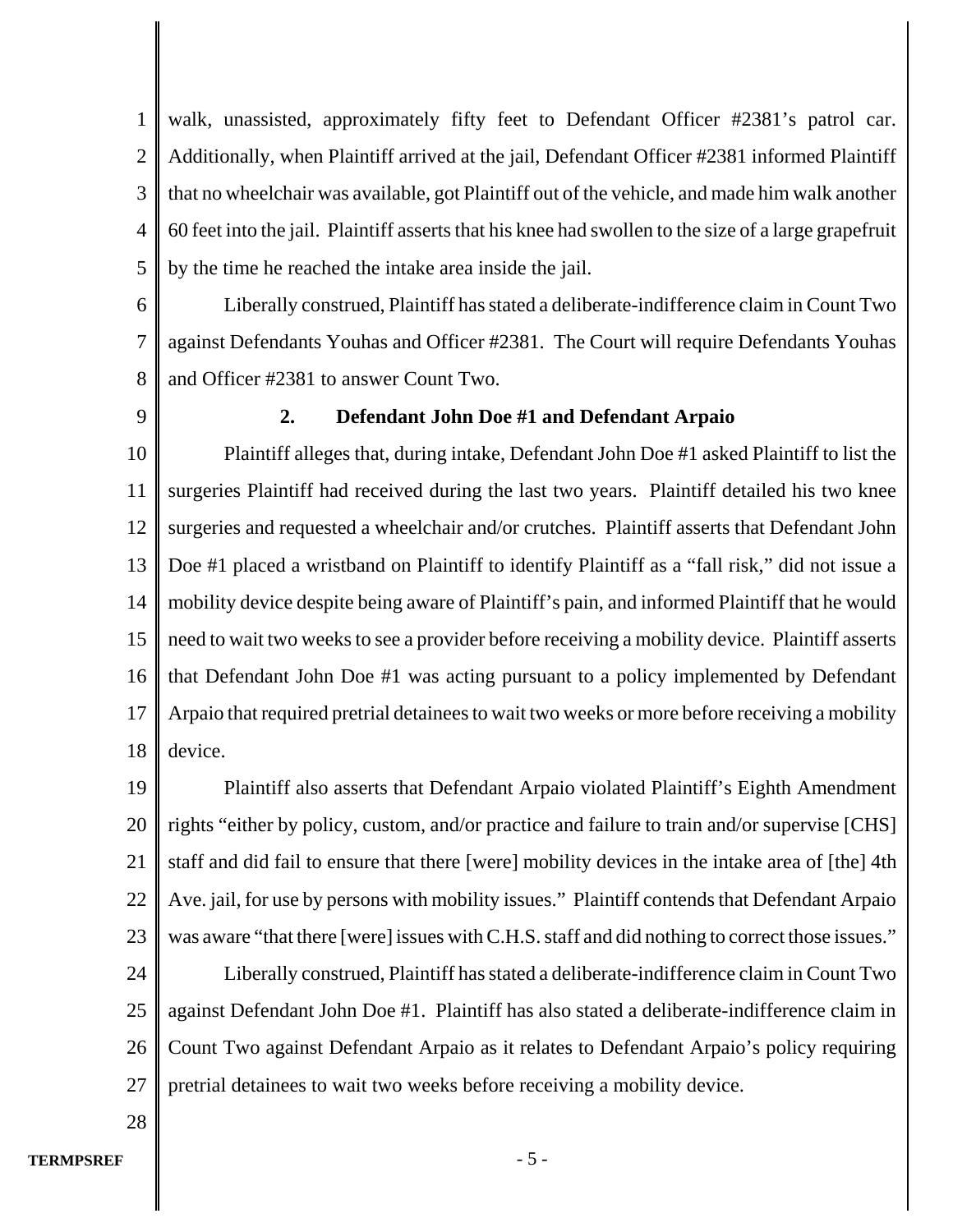1 2 3 4 5 6 7 However, Plaintiff's allegations that Defendant Arpaio failed to train CHS staff to ensure that mobility devices were in the intake area are vague, conclusory, and insufficient to state a failure-to-train claim. Moreover, CHS is an administrative subdivision of Defendant Maricopa County. Defendant Maricopa County, not Defendant Arpaio, is responsible for providing medical care to county jail inmates. See Ariz. Rev. Stat. § 11-291(A). Therefore, it is not Defendant Arpaio's responsibility to train CHS staff. The Court will dismiss without prejudice Plaintiff's failure-to-train claim against Defendant Arpaio.

8

## **3. Defendant Adams**

9 10 11 12 13 14 15 Plaintiff contends that Defendant Adams by "either policy, practice and/or custom[,] did fail to train and/or supervise C.H.S. staff at the 4th Ave. Jail, by failing to ensure that C.H.S. staff provide adequate medical care for pre-trial detainees upon arrival" because Defendant John Doe #1 did not provide a mobility device, gave Plaintiff a "fall risk" band, and had Plaintiff walk unassisted. Plaintiff's allegations against Defendant Adams are conclusory and insufficient to state a failure-to-train claim against her. The Court will dismiss without prejudice Plaintiff's failure-to-train claim against Defendant Adams.

16

17

## **C. Count Three**

## **1. Defendant Jane Doe #1**

18 19 20 21 Plaintiff asserts that he has been denied timely and adequate medical care. Plaintiff asserts that, upon his arrival at the Fourth Avenue Jail, he informed Defendant Jane Doe #1 of the medications he took. Plaintiff later was informed that his medications had not been ordered.

22 23 24 25 26 27 Not every claim by a prisoner that he has received inadequate medical treatment states a violation of the Eighth or Fourteenth Amendment. To state a § 1983 medical claim, a plaintiff must show that the defendants acted with "deliberate indifference to serious medical needs." Jett v. Penner, 439 F.3d 1091, 1096 (9th Cir. 2006) (quoting Estelle v. Gamble, 429 U.S. 97, 104 (1976)). A plaintiff must show (1) a "serious medical need" by demonstrating that failure to treat the condition could result in further significant injury or the unnecessary

28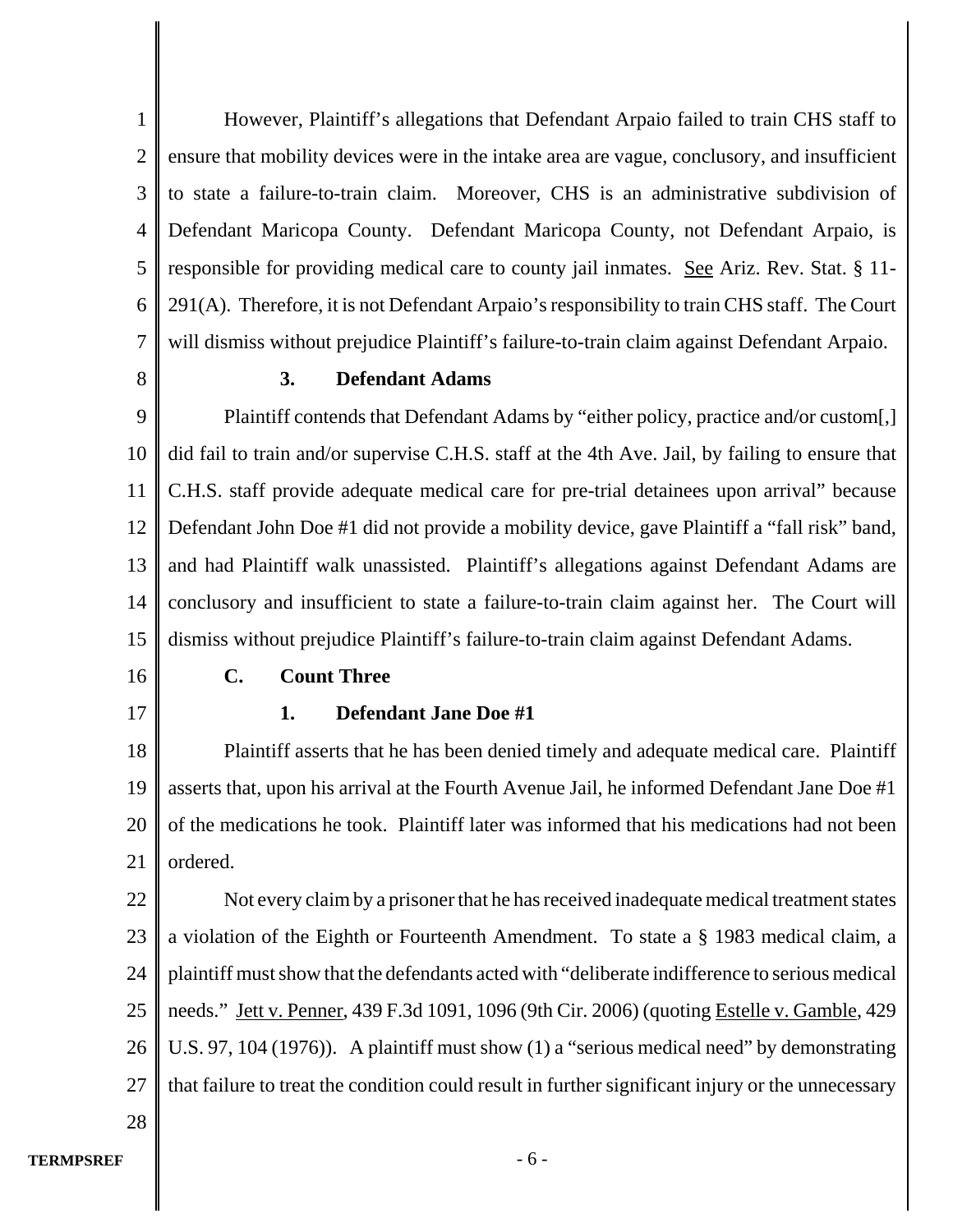1 2 and wanton infliction of pain and (2) the defendant's response was deliberately indifferent. Jett, 439 F.3d at 1096 (quotations omitted).

3 4 5 6 7 8 9 10 11 12 "Deliberate indifference is a high legal standard." Toguchi v. Chung, 391 F.3d 1051, 1060 (9th Cir. 2004). To act with deliberate indifference, a prison official must both know of and disregard an excessive risk to inmate health; the official must both be aware of facts from which the inference could be drawn that a substantial risk of serious harm exists and he must also draw the inference. Farmer, 511 U.S. at 837. Deliberate indifference in the medical context may be shown by a purposeful act or failure to respond to a prisoner's pain or possible medical need and harm caused by the indifference. Jett, 439 F.3d at 1096. Deliberate indifference may also be shown when a prison official intentionally denies, delays, or interferes with medical treatment or by the way prison doctors respond to the prisoner's medical needs. Estelle, 429 U.S. at 104-05; Jett, 439 F.3d at 1096.

13 14 15 16 17 18 19 20 Deliberate indifference is a higher standard than negligence or lack of ordinary due care for the prisoner's safety. Farmer, 511 U.S. at 835. "Neither negligence nor gross negligence will constitute deliberate indifference." Clement v. California Dep't of Corrections, 220 F. Supp. 2d 1098, 1105 (N.D. Cal. 2002); see also Broughton v. Cutter Labs., 622 F.2d 458, 460 (9th Cir. 1980) (mere claims of "indifference," "negligence," or "medical malpractice" do not support a claim under § 1983). The indifference must be substantial. The action must rise to a level of "unnecessary and wanton infliction of pain." Estelle, 429 U.S. at 105-06.

21 22 23 24 Plaintiff's vague and conclusory allegations against Defendant Jane Doe #1 might support, at best, a claim of negligence, but are insufficient to state a claim of deliberate indifference. Thus, the Court will dismiss without prejudice Count Three against Defendant Jane Doe #1.

25

28

## **2. Defendants John Does #2-10 and Jane Does #2-10**

26 27 Plaintiff asserts that Defendants John Does #2-10 and Jane Does #2-10 denied him his right to timely and adequate medical care by denying Plaintiff his medications. Plaintiff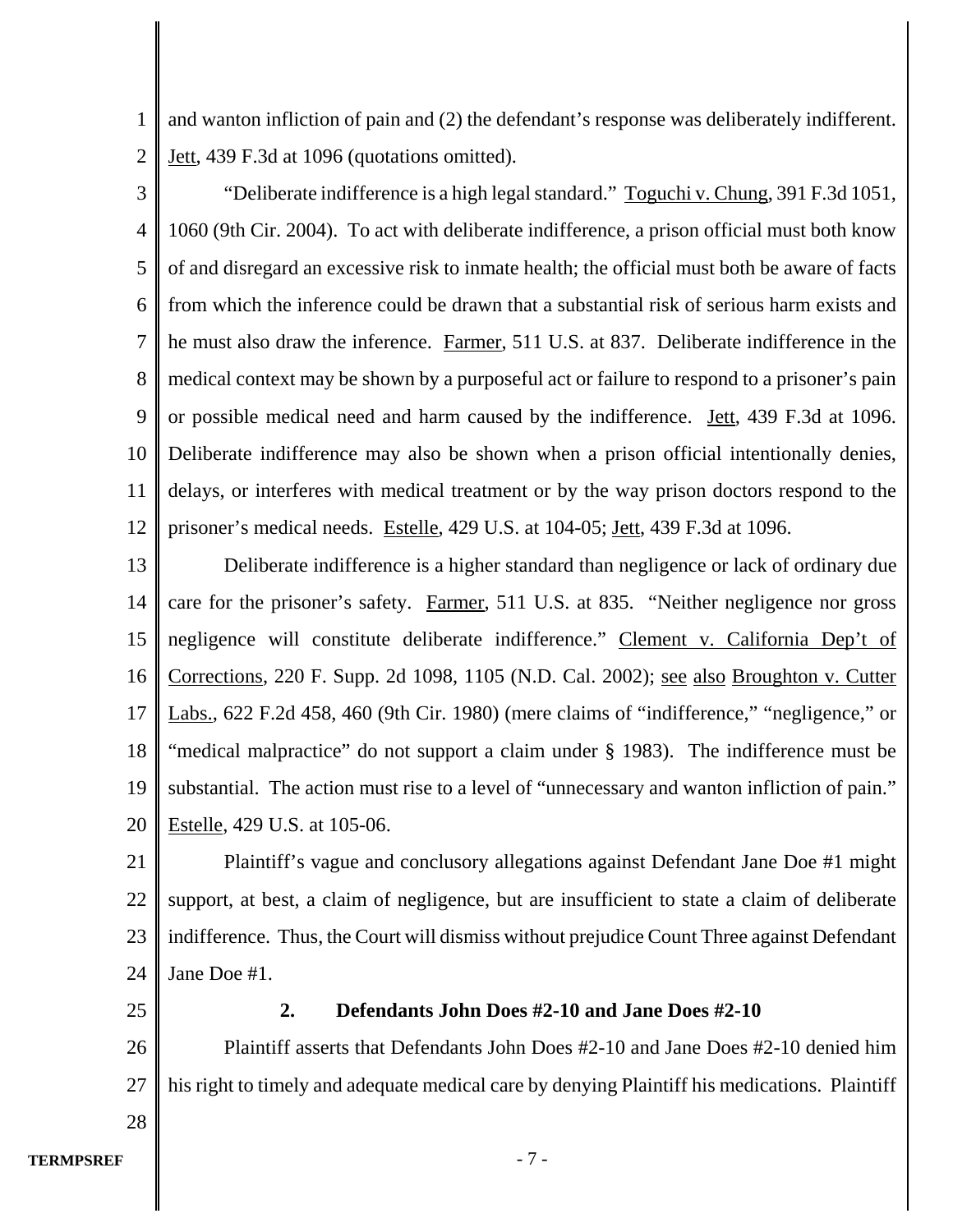1 2 claims he did not receive his antidepressant medication for almost four weeks, despite requesting the medication.

3 4 5 6 Plaintiff has made only vague and conclusory allegations against a group of Defendants and has failed to link his injuries to any specific conduct by any specific Defendant. Thus, the Court will dismiss without prejudice Count Three against Defendants John Does #2-10 and Jane Does #2-10.

7

## **3. Defendant Arpaio**

8 9 10 11 12 13 14 15 16 17 18 Plaintiff contends Defendant Arpaio violated Plaintiff's right to adequate and timely medical care because Defendant Arpaio had a policy in place that forced Plaintiff to wait two weeks to see a medical care provider and "failed to supervise C.H.S. to [e]nsure that proper medication list/orders were input[t]ed at [the] 4th Ave. Jail." Plaintiff also claims that Defendant Arpaio had a "custom, practice and/or policy of either failing to train and/or supervise C.H.S. to [e]nsure that the terms of [a prior lawsuit] were followed." Liberally construed, Plaintiff has stated a deliberate indifference claim against Defendant Arpaio regarding his policy of forcing pretrial detainees to wait two weeks before seeing a medical provider. The Court will require Defendant Arpaio to answer that portion of Court Three. However, Plaintiff has failed to state failure-to-train and failure-to-supervise claims against Defendant Arpaio, and the Court will dismiss those claims.

19

26

## **4. Defendant Adams**

20 21 22 23 24 25 Plaintiff asserts that Defendant Adams "either by policy, practice and/or custom did fail to train and/or supervise employees of C.H.S. to ensure that necessary medication[s] were ordered, and to identify and treat pretrial detainees with medical illness, and physical illness or injury." Plaintiff's allegations against Defendant Adams in Count Three are conclusory and insufficient to state a failure-to-train claim against her. The Court will dismiss without prejudice Count Three against Defendant Adams.

**D. Count Four**

27 28 Plaintiff alleges his Fourteenth Amendment right to equal protection was violated by: (1) Defendant Youhas when she violated his Fifth and Eighth Amendment rights,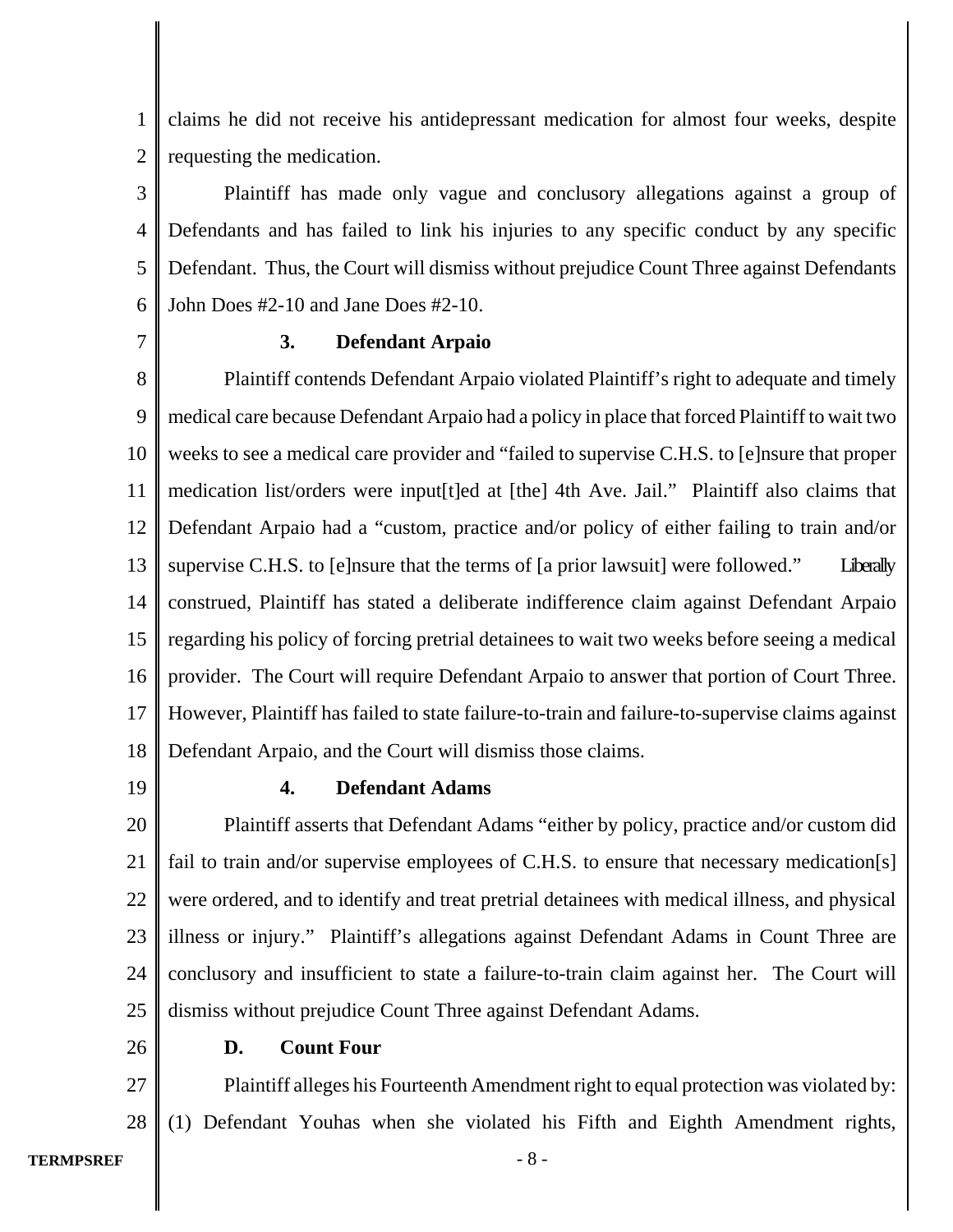1 2 3 4 5 (2) Defendant Officer #2381 when he violated Plaintiff's Eighth Amendment rights, (3) Defendant Arpaio when he allowed Plaintiff's Eighth Amendment rights to be violated, (4) Defendant Broderick when Defendant Youhas violated Plaintiff's Fifth and Eighth Amendment rights; and (5) Maricopa County Board of Supervisors when it failed to supervise Defendants Arpaio and Adams.

6 7 8 9 10 Generally, "[t]o state a claim . . . for a violation of the Equal Protection Clause . . . [,] a plaintiff must show that the defendants acted with an intent or purpose to discriminate against the plaintiff based upon membership in a protected class." Barren v. Harrington, 152 F.3d 1193, 1194 (9th Cir. 1998). Plaintiff has not alleged he is a member of a protected class.

11 12 13 14 15 16 17 18 The United States Supreme Court has also recognized "successful equal protection claims brought by a 'class of one,' where the plaintiff alleges that [he] has been intentionally treated differently from others similarly situated and that there is no rational basis for the difference in treatment." Village of Willowbrook v. Olech, 528 U.S. 562, 564 (2000); see also SeaRiver Maritime Financial Holdings, Inc. v. Mineta, 309 F.3d 662, 679 (9th Cir. 2002). Even under this standard, Plaintiff has failed to state a claim. Plaintiff has failed to allege that he was treated differently than other similarly situated individuals and that there was no rational basis for treating him differently.

19 20 Plaintiff has failed to state a claim for a violation of his right to equal protection. Thus, the Court will dismiss without prejudice Count Four.

21

## **E. Defendant State of Arizona**

22 23 24 25 26 27 28 The State of Arizona is not a proper Defendant. Under the Eleventh Amendment to the Constitution of the United States, a state or state agency may not be sued in federal court without its consent. Pennhurst State Sch. & Hosp. v. Halderman, 465 U.S. 89, 100 (1984); Taylor v. List, 880 F.2d 1040, 1045 (9th Cir. 1989). Furthermore, "a state is not a 'person' for purposes of section 1983." Gilbreath v. Cutter Biological, Inc., 931 F.2d 1320, 1327 (9th Cir. 1991) (citation omitted).Therefore, the Court will dismiss Defendant State of Arizona. . . . .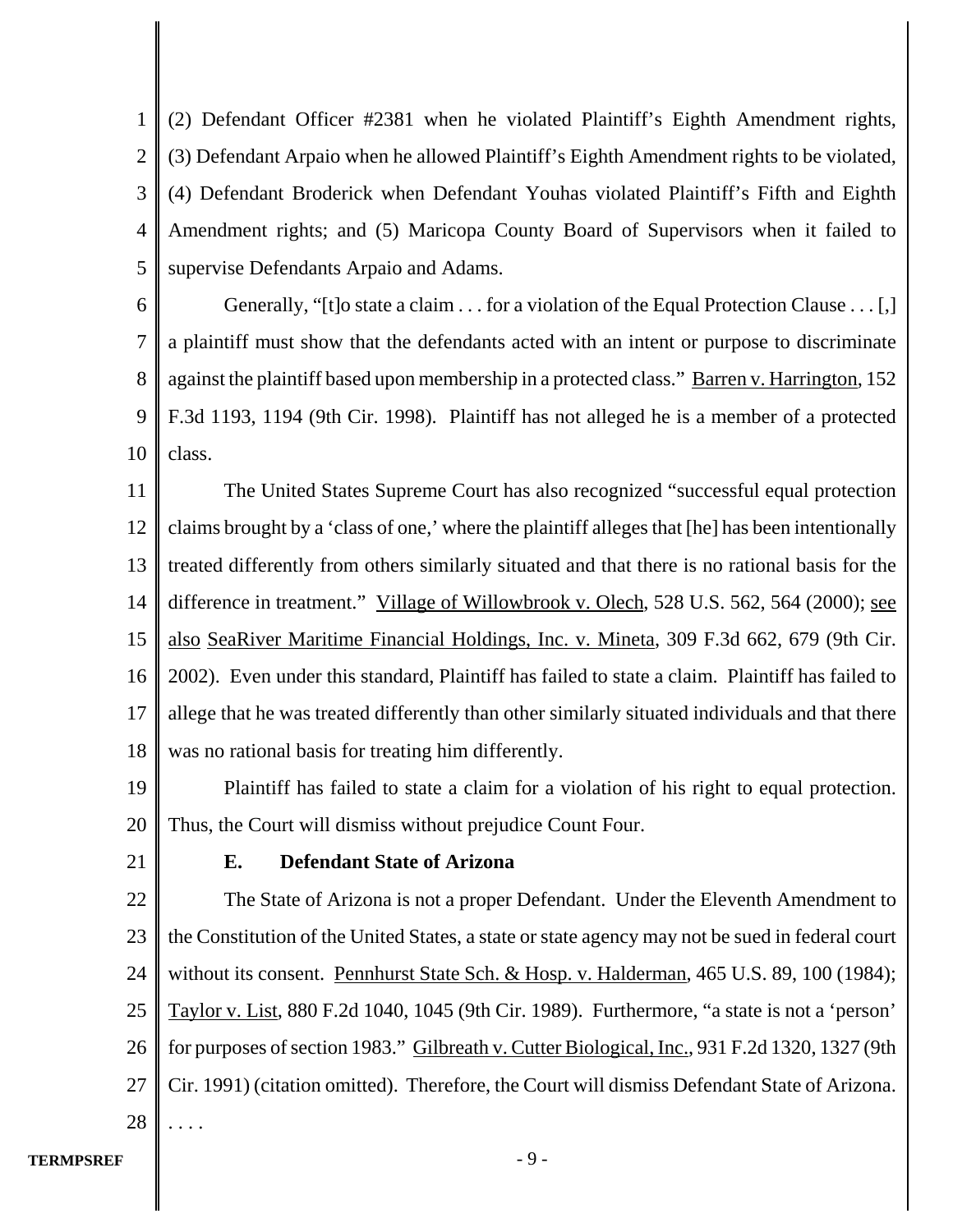1 2 3 4 5 6 7 8 **F. Defendants Maricopa County and Maricopa County Board of Supervisors** Liability may be imposed on a county if a plaintiff establishes that his injuries were inflicted pursuant to an official county policy or custom. Thompson v. City of Los Angeles, 885 F.2d 1439, 1443 (9th Cir. 1989). Official county policy may only be set by an official with "final policymaking authority" regarding the challenged action. <u>Id.</u> (citing Pembaur v. City of Cincinnati, 475 U.S. 469, 481-83 (1986)). To identify those officials with "final policymaking authority," the Court looks to state law. Id. (citing City of St. Louis v. Praprotnik, 485 U.S. 112 (1988)).

9 10 11 12 13 In Arizona, the responsibility of operating jails and caring for prisoners is placed by law upon the sheriff. See Ariz. Rev. Stat.  $\S 11-441(A)(5)$ ; Ariz. Rev. Stat.  $\S 31-101$ . Thus, the Court will not dismiss Defendant Maricopa County because Plaintiff has alleged in Counts Two and Three that his injuries were inflicted, in part, pursuant to policies set by Defendant Arpaio, the Maricopa County Sheriff.

14 15 16 17 18 19 20 21 22 23 However, because the Maricopa County Sheriff is responsible for operating the Maricopa County jails, Defendant Maricopa County Board of Supervisors is not liable to Plaintiff under § 1983 because it lacks authority to establish an official policy with respect to the operation of the jail. Further, assuming *arguendo* that Defendant Adams—as CHS Director—was an official with final policymaking authority regarding the provision of medical care to county jail inmates, Plaintiff has nevertheless failed to state a claim against Defendant Maricopa County Board of Supervisors. As previously discussed, Plaintiff's allegations regarding policies established by Defendant Adams are too conclusory to state a claim. Thus, the Court will dismiss without prejudice Defendant Maricopa County Board of Supervisors.

24

28

. . . .

## **G. Defendant Harris**

25 26 27 Because Plaintiff has failed to allege any conduct by Defendant Harris and because Defendant Harris is not vicariously liable for the conduct of Defendant Officer #2381, see Iqbal, 129 S. Ct. at 1948, the Court will dismiss without prejudice Defendant Harris.

**TERMPSREF** - 10 -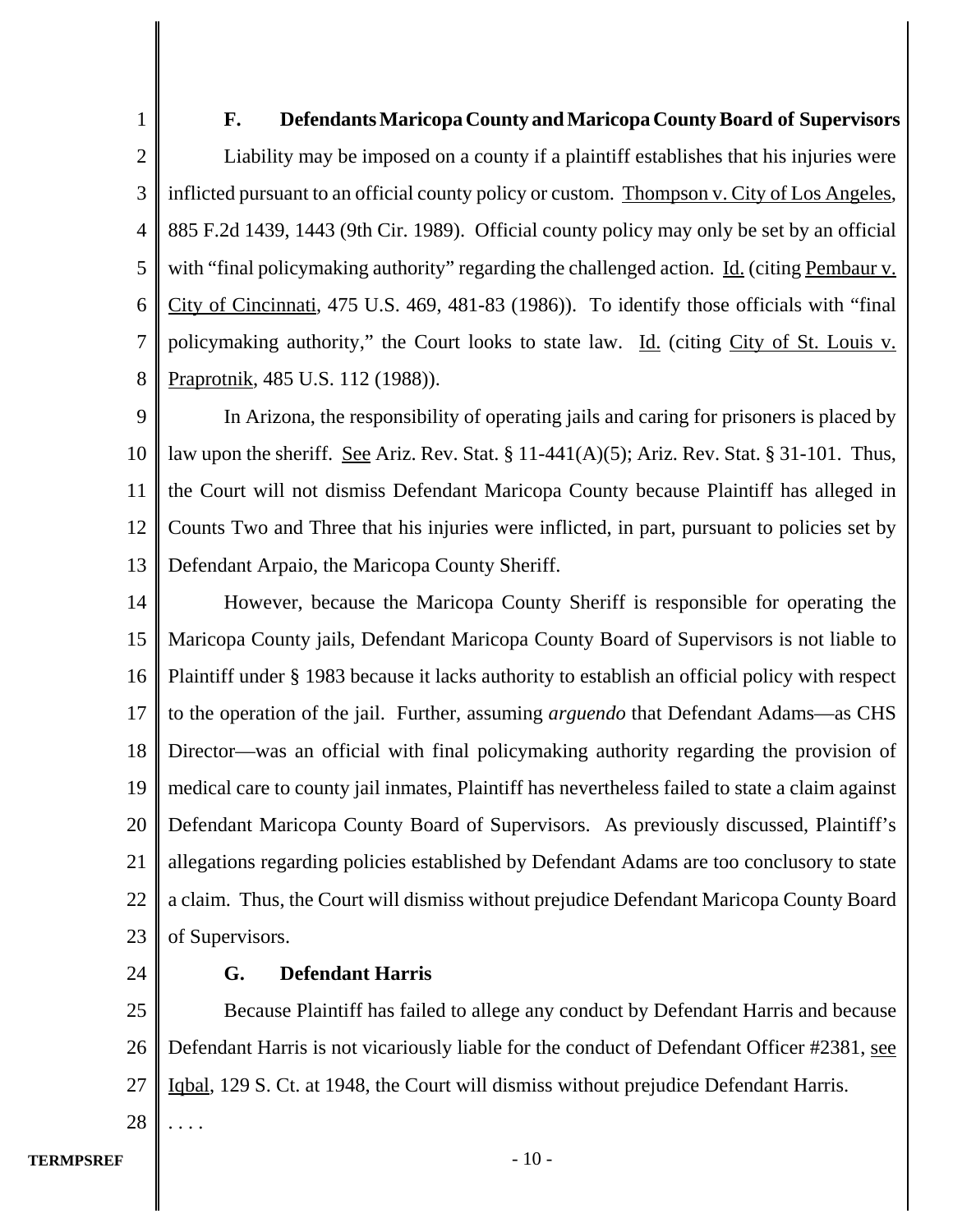#### 1 **IV. Service on Defendant John Doe #1**

2 3 4 5 6 7 8 9 10 The Court will not direct that service be made on Defendant John Doe #1 at this time. The Court is unable to identify this individual, and, as a practical matter, it is virtually impossible for the United States Marshal to serve a summons and complaint upon an unknown person. However, the Court will not dismiss the claims against Defendant John Doe #1 at this time. <u>See Wakefield v. Thompson</u>, 177 F.3d 1160, 1163 (9th Cir. 1999) (where identity of defendants is unknown prior to filing of complaint, plaintiff should be given an opportunity through discovery to identify the unknown defendants, unless it is clear that discovery would not uncover the identities or that the complaint would be dismissed on other grounds).

11

## **V. Motion for the Appointment of Counsel**

12 13 14 15 16 17 18 19 20 21 There is no constitutional right to appointment of counsel in a civil case. See Ivey v. Board of Regents of University of Alaska, 673 F.2d 266, 269 (9th Cir. 1982). In proceedings *in forma pauperis*, the court may request an attorney to represent any person unable to afford one. 28 U.S.C. § 1915(e)(1). Appointment of counsel under 28 U.S.C. § 1915(e)(1) is required only when "exceptional circumstances" are present. Terrell v. Brewer, 935 F.2d 1015, 1017 (9th Cir. 1991). A determination with respect to exceptional circumstances requires an evaluation of the likelihood of success on the merits as well as the ability of Plaintiff to articulate his claims *pro se* in light of the complexity of the legal issue involved. Id. "Neither of these factors is dispositive and both must be viewed together before reaching a decision." Id. (quoting Wilborn v. Escalderon, 789 F.2d 1328, 1331 (9th Cir. 1986)).

22 23 24 Having considered both elements, it does not appear at this time that exceptional circumstances are present that would require the appointment of counsel in this case. Therefore, the Court will deny Plaintiff's Motion for the Appointment of Counsel.

25 **VI. Warnings**

#### **A. Release**

27 28 Plaintiff must pay the unpaid balance of the filing fee within 120 days of his release. Also, within 30 days of his release, he must either (1) notify the Court that he intends to pay

26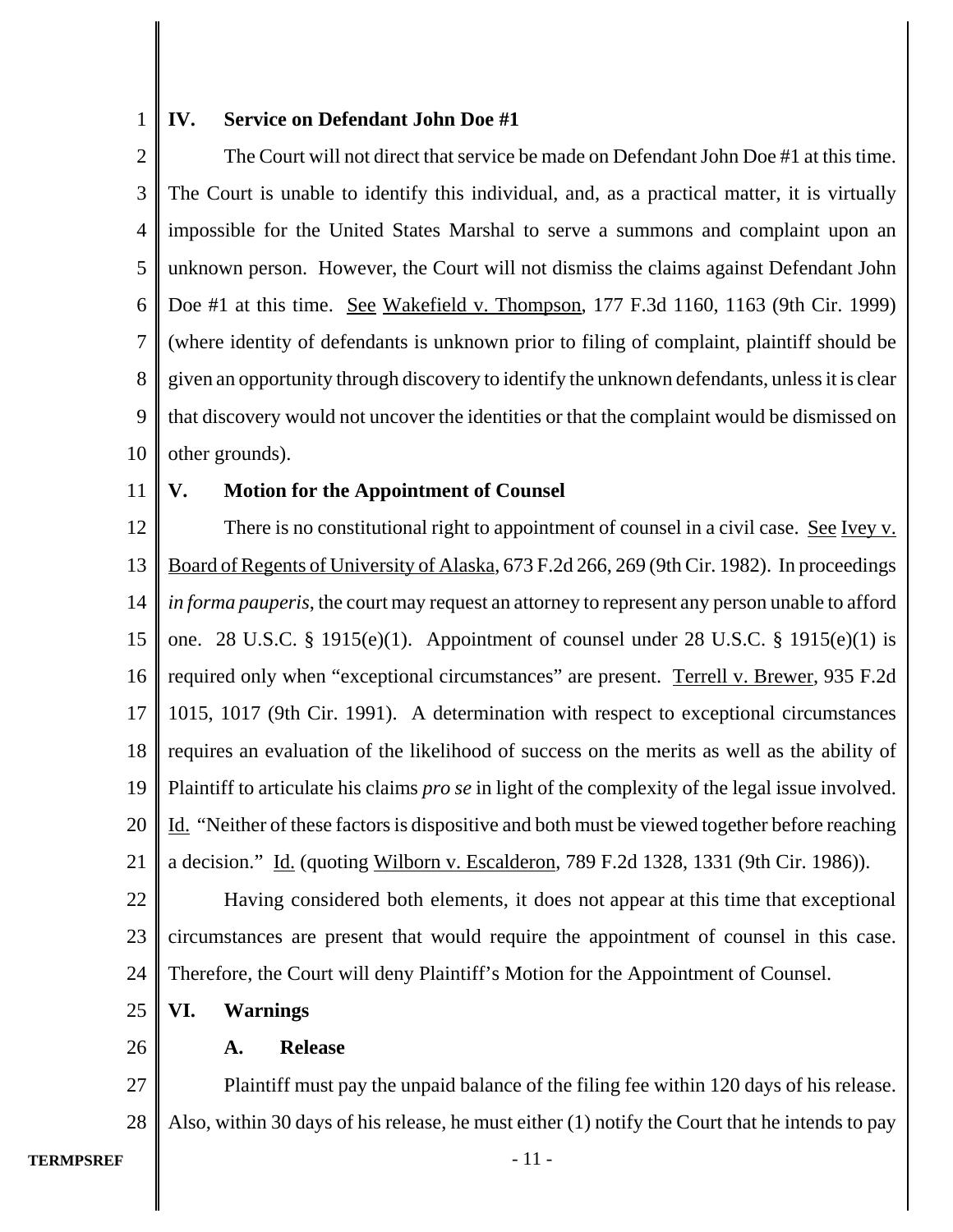1 2 the balance or (2) show good cause, in writing, why he cannot. Failure to comply may result in dismissal of this action.

3

# **B. Address Changes**

4 5 6 7 Plaintiff must file and serve a notice of a change of address in accordance with Rule 83.3(d) of the Local Rules of Civil Procedure. Plaintiff must not include a motion for other relief with a notice of change of address. Failure to comply may result in dismissal of this action.

8

# **C. Copies**

9 10 11 12 13 Plaintiff must serve Defendants, or counsel if an appearance has been entered, a copy of every document that he files. Fed. R. Civ. P. 5(a). Each filing must include a certificate stating that a copy of the filing was served. Fed. R. Civ. P. 5(d). Also, Plaintiff must submit an additional copy of every filing for use by the Court. See LRCiv 5.4. Failure to comply may result in the filing being stricken without further notice to Plaintiff.

14

# **D. Possible Dismissal**

15 16 17 18 If Plaintiff fails to timely comply with every provision of this Order, including these warnings, the Court may dismiss this action without further notice. See Ferdik v. Bonzelet, 963 F.2d 1258, 1260-61 (9th Cir. 1992) (a district court may dismiss an action for failure to comply with any order of the Court).

#### 19 **IT IS ORDERED:**

| 20        | (1) |                                                            | Plaintiff's Motion for the Appointment of Counsel (Doc. #11) is <b>denied</b> . |  |
|-----------|-----|------------------------------------------------------------|---------------------------------------------------------------------------------|--|
| 21        | (2) | The following Defendants and claims are <b>dismissed</b> : |                                                                                 |  |
| 22        |     | (a)                                                        | Defendant State of Arizona;                                                     |  |
| 23        |     | (b)                                                        | Defendant Maricopa County Board of Supervisors;                                 |  |
| 24        |     | (c)                                                        | Defendant Broderick;                                                            |  |
| 25        |     | (d)                                                        | Defendant Harris;                                                               |  |
| 26        |     | (e)                                                        | Defendant Adams;                                                                |  |
| 27        |     | (f)                                                        | Defendant Jane Doe #1;                                                          |  |
| 28        |     | (g)                                                        | Defendants John Does #2-10 and Jane Does #2-10;                                 |  |
| TERMPSREF |     |                                                            | - 12 -                                                                          |  |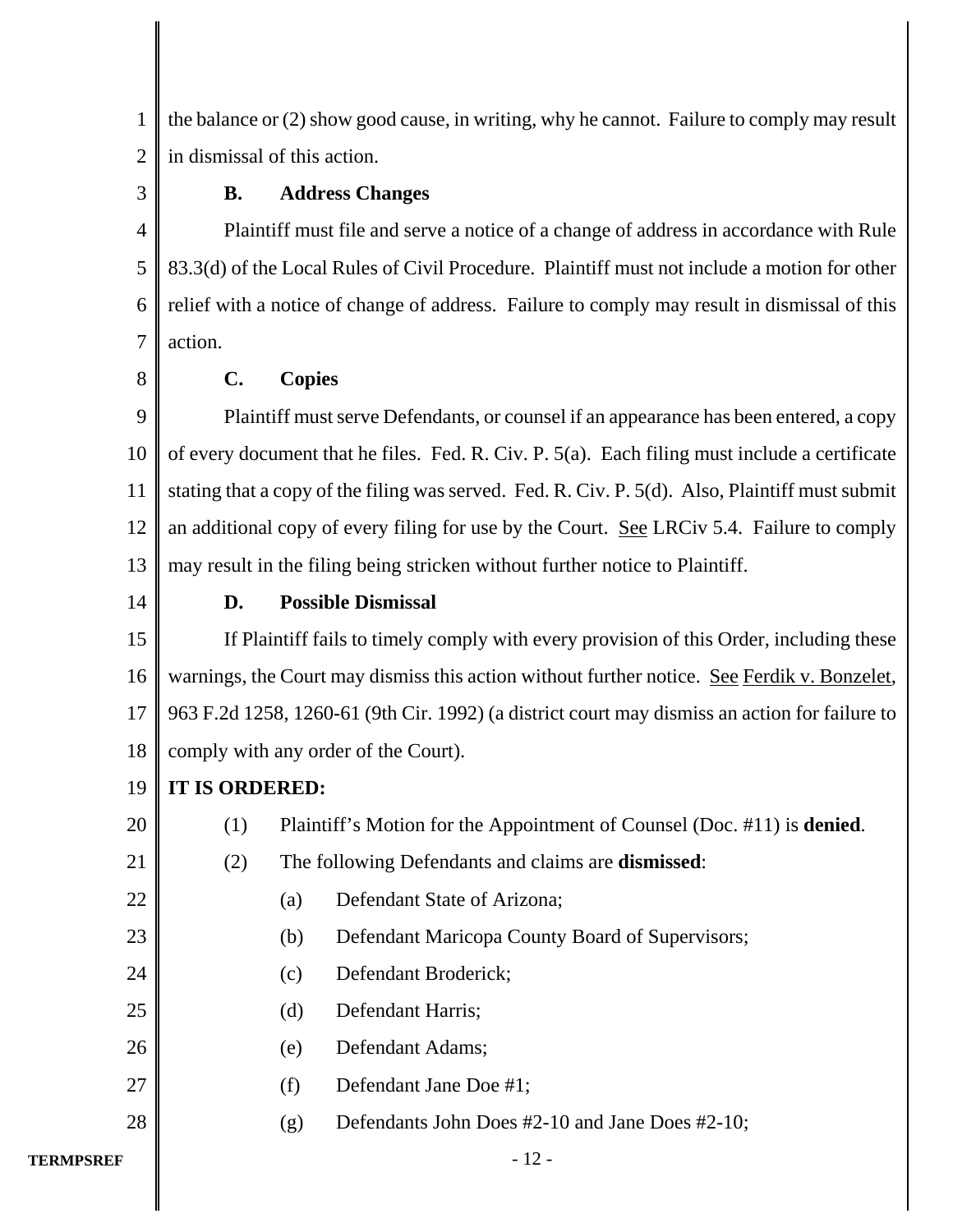| 1                |                                                                                                 | (h) | Plaintiff's failure-to-train and failure-to-supervise claims against                                                            |  |  |
|------------------|-------------------------------------------------------------------------------------------------|-----|---------------------------------------------------------------------------------------------------------------------------------|--|--|
| $\overline{2}$   |                                                                                                 |     | Defendant Broderick (Count Two), Defendant Arpaio (Counts<br>Two and Three), and Defendant Adams (Counts Two and<br>Three); and |  |  |
| 3                |                                                                                                 | (I) | Count Four.                                                                                                                     |  |  |
| $\overline{4}$   | (3)                                                                                             |     | The following Counts must be <b>answered</b> by the following Defendants:                                                       |  |  |
| 5                |                                                                                                 | (a) | Count One - Defendant Youhas must answer the Fifth                                                                              |  |  |
| 6                |                                                                                                 |     | Amendment claim;                                                                                                                |  |  |
| $\overline{7}$   |                                                                                                 | (b) | <b>Count Two – Defendants Youhas and Officer #2381 must</b><br>answer the deliberate-indifference claim against them,           |  |  |
| 8                |                                                                                                 |     | Defendants Arpaio and Maricopa County must answer the<br>deliberate-indifference claim regarding Defendant Arpaio's             |  |  |
| 9                |                                                                                                 |     | policy requiring pretrial detainees to wait two weeks before<br>receiving a mobility device; and                                |  |  |
| 10               |                                                                                                 | (c) | <b>Count Three - Defendants Arpaio and Maricopa County</b>                                                                      |  |  |
| 11               |                                                                                                 |     | must answer the deliberate indifference claim regarding<br>Defendant Arpaio's policy of forcing pretrial detainees to wait      |  |  |
| 12               |                                                                                                 |     | two weeks before seeing a medical provider.                                                                                     |  |  |
| 13               | (4)<br>The Clerk of Court must send Plaintiff a service packet including the Second             |     |                                                                                                                                 |  |  |
| 14               | Amended Complaint (Doc. #10), this Order, and both summons and request for waiver forms         |     |                                                                                                                                 |  |  |
| 15               | for Defendants Youhas, Officer #2381, Arpaio, and Maricopa County.                              |     |                                                                                                                                 |  |  |
| 16               | (5)                                                                                             |     | Plaintiff must complete and return the service packet to the Clerk of Court                                                     |  |  |
| 17               | within 20 days of the date of filing of this Order. The United States Marshal will not provide  |     |                                                                                                                                 |  |  |
| 18               | service of process if Plaintiff fails to comply with this Order.                                |     |                                                                                                                                 |  |  |
| 19               |                                                                                                 |     | (6) If Plaintiff does not either obtain a waiver of service of the summons or                                                   |  |  |
| 20               | complete service of the Summons and Second Amended Complaint on a Defendant within              |     |                                                                                                                                 |  |  |
| 21               | 120 days of the filing of the Complaint or within 60 days of the filing of this Order,          |     |                                                                                                                                 |  |  |
| 22               | whichever is later, the action may be dismissed as to each Defendant not served. Fed. R. Civ.   |     |                                                                                                                                 |  |  |
| 23               | P. 4(m); LRCiv 16.2(b)(2)(B)(I).                                                                |     |                                                                                                                                 |  |  |
| 24               | (7)                                                                                             |     | The United States Marshal must retain the Summons, a copy of the Second                                                         |  |  |
| 25               |                                                                                                 |     | Amended Complaint, and a copy of this Order for future use.                                                                     |  |  |
| 26               | (8)                                                                                             |     | The United States Marshal must notify Defendants of the commencement of                                                         |  |  |
| 27               | this action and request waiver of service of the summons pursuant to Rule $4(d)$ of the Federal |     |                                                                                                                                 |  |  |
| 28               | Rules of Civil Procedure and Rule $4(j)(2)$ of the Federal Rules of Civil Procedure and Rule    |     |                                                                                                                                 |  |  |
| <b>TERMPSREF</b> |                                                                                                 |     | $-13-$                                                                                                                          |  |  |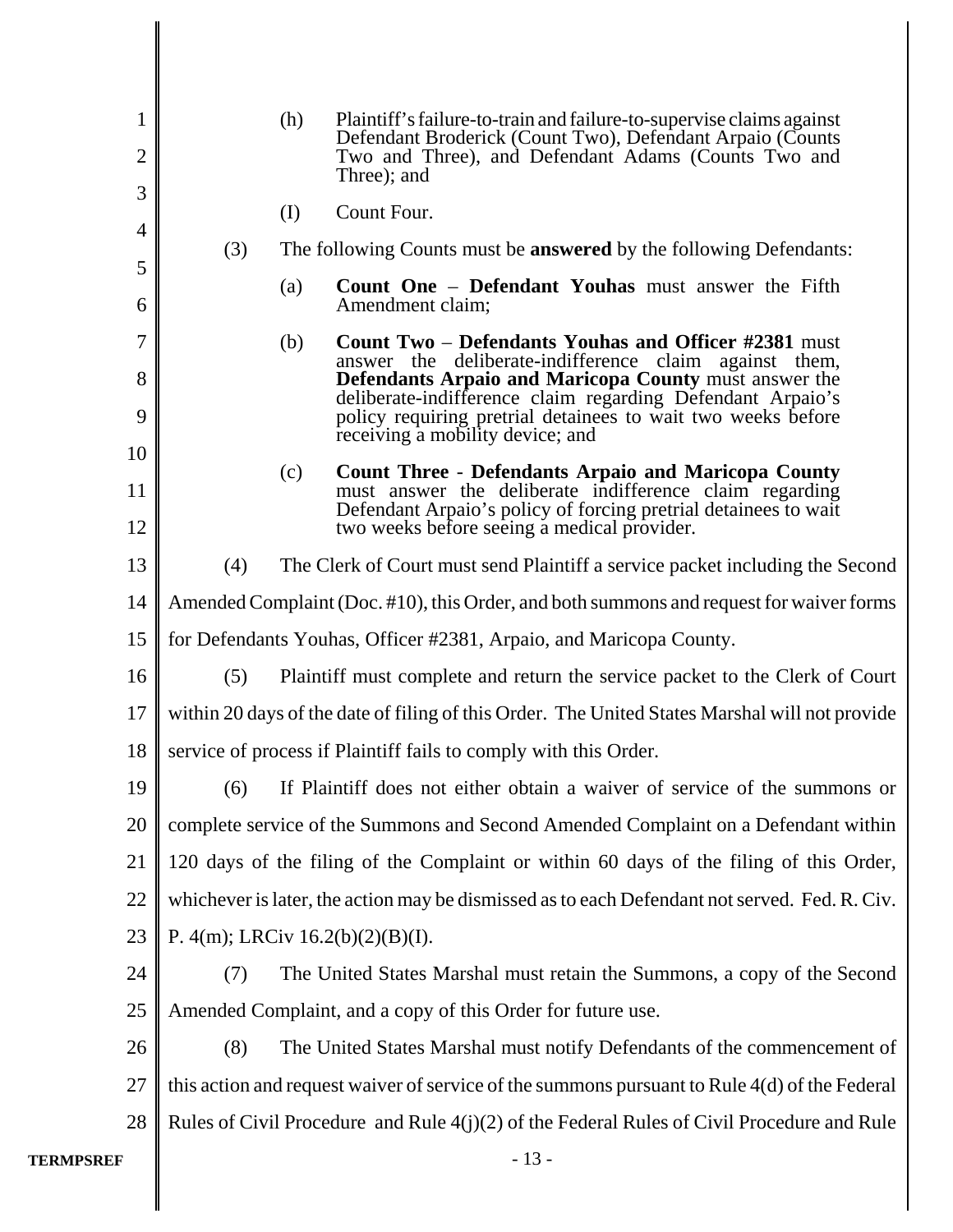1 2 3 4 5 4.1(c) of the Arizona Rules of Civil Procedure. The notice to Defendants must include a copy of this Order. The Marshal must immediately file requests for waivers that were returned as undeliverable and waivers of service of the summons. If a waiver of service of summons is not returned by a Defendant within 30 days from the date the request for waiver was sent by the Marshal, the Marshal must:

6 7 8

(a) personally serve copies of the Summons, Second Amended Complaint, and this Order upon Defendant pursuant to Rule  $4(e)(2)$  or Rule  $4(i)(2)$  of the Federal Rules of Civil Procedure; and

9 10 11 12 13 14 15 16 17 (b) within 10 days after personal service is effected, file the return of service for Defendant, along with evidence of the attempt to secure a waiver of service of the summons and of the costs subsequently incurred in effecting service upon Defendant. The costs of service must be enumerated on the return of service form (USM-285) and must include the costs incurred by the Marshal for photocopying additional copies of the Summons, Second Amended Complaint, or this Order and for preparing new process receipt and return forms (USM-285), if required. Costs of service will be taxed against the personally served Defendant pursuant to Rule 4(d)(2) of the Federal Rules of Civil Procedure, unless otherwise ordered by the Court.

18 19 20 (9) **A Defendant who agrees to waive service of the Summons and Second Amended Complaint must return the signed waiver forms to the United States Marshal, not the Plaintiff.**

21 22 23 (10) Defendants must answer the Second Amended Complaint or otherwise respond by appropriate motion within the time provided by the applicable provisions of Rule 12(a) of the Federal Rules of Civil Procedure.

24 25 26 (11) Any answer or response must state the specific Defendant by name on whose behalf it is filed. The Court may strike any answer, response, or other motion or paper that does not identify the specific Defendant by name on whose behalf it is filed.

- 27 . . . .
- 28 . . . .